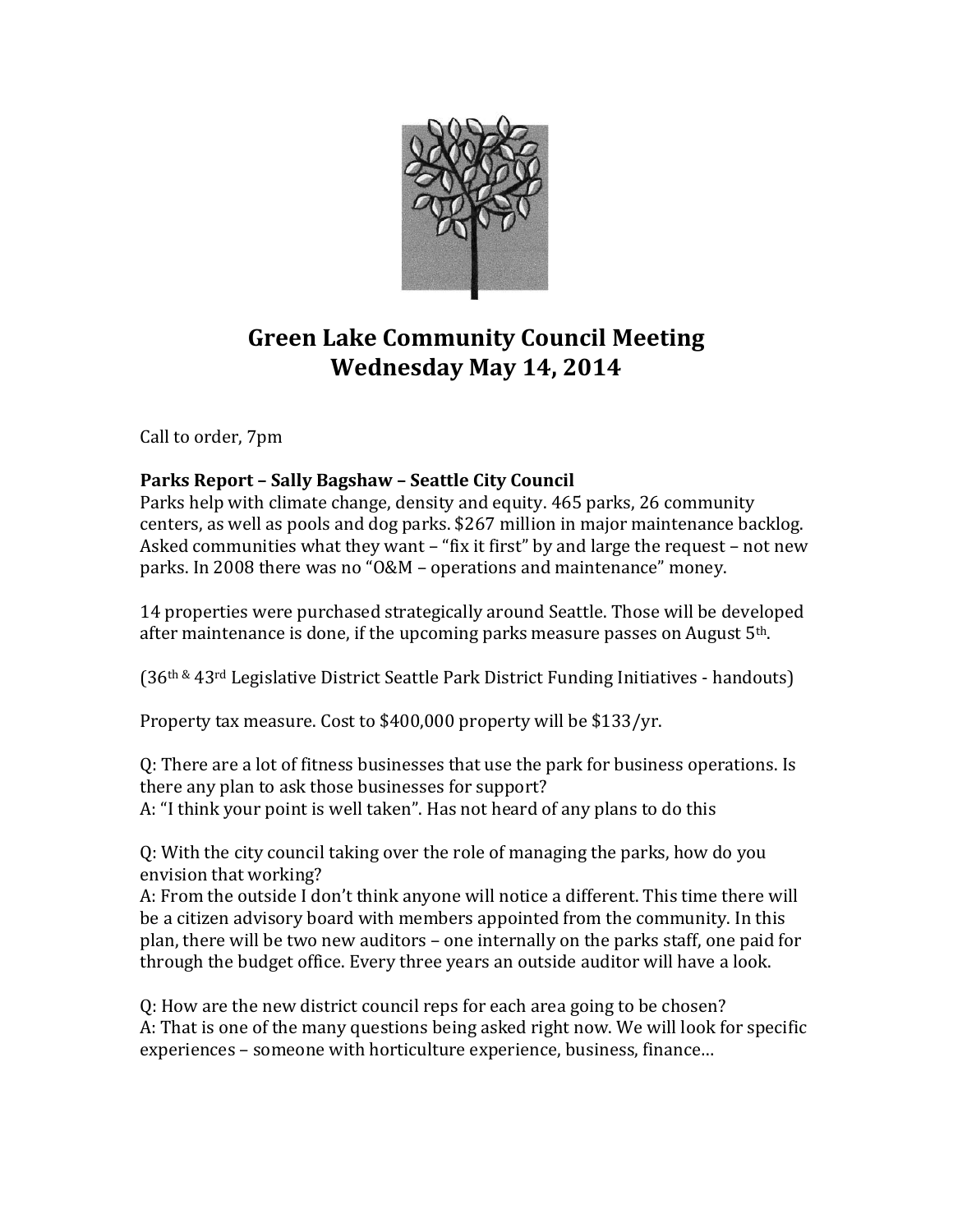Q: Can you explain what the difference is between doing this as a normal park levy, and creating the park district.

A: The levies have gone on for 20 years, they have been 6 or 7 year levies. Using he park district, this will not come back to a vote. Voters could potentially dissolve this at a later date.

Q: Really what's on my mind is the park district. I think you should have lead of with this. People have voted for levies for years. Votes for levies. Concerned about huge issues not being dealt with that are different than what the levies have been in the past.

A: I think your points are well taken. I want to take you back two years. Parks were hit worse than any other department. Parks came after police, libraries, human services and fire. Parks lost 17% of its budget and 10% of its employees were laid off. The Metropolitan Parks District will be State recognized and out from the general fund to ensure that parks won't take a hit like this again.

The levies get limited because the state has not stepped up and done what it needed to. We are trying to do the best we can to make sure the parks are well taken care of and well maintained.

Q: Always very concerned that if a levy doesn't go through, what's going to happen to the park. Will this protect that from happening?

A: Yes. The money will not be supplanted or taken elsewhere. People can count on the fact that their programs are going to be there that they want.

#### **414 Ravenna Project (Crosby Green Lake) – Jeff Tretheway & Brian**

Planning a 62 unit apartment building. Has feedback from this meeting and design review board. Trying to go beyond what the city requires in terms of parking and setbacks. Trying to create a building that will enhance the Green Lake community. Trying to do something a little more radical. We are trying to make our building transit orientated in order to have little or no impact on parking.

Paying a lot of attention to the neighboring architecture. Want to harmonize with what's there. Want to connect with existing architecture and the lake. There is no setback required for this piece of property. Set back between 8' and 5' on all of the borders. Looking at pulling back a little bit more to help with shadows cast off of property.

Plaza faces Ravenna, around retail level. Not going to have a brick base. Want a transparent retail level. Flow the plaza space into the retail space. There have been security concerns. Hiring a security consulting firm. They will be providing expertise so that they can have the courtyard, yet be a deterrent to the homeless or people sleeping there.

There were 16 parking spot with an underground garage. That dropped down to 14 because of taking into account van accessible parking spot. The cost of the garage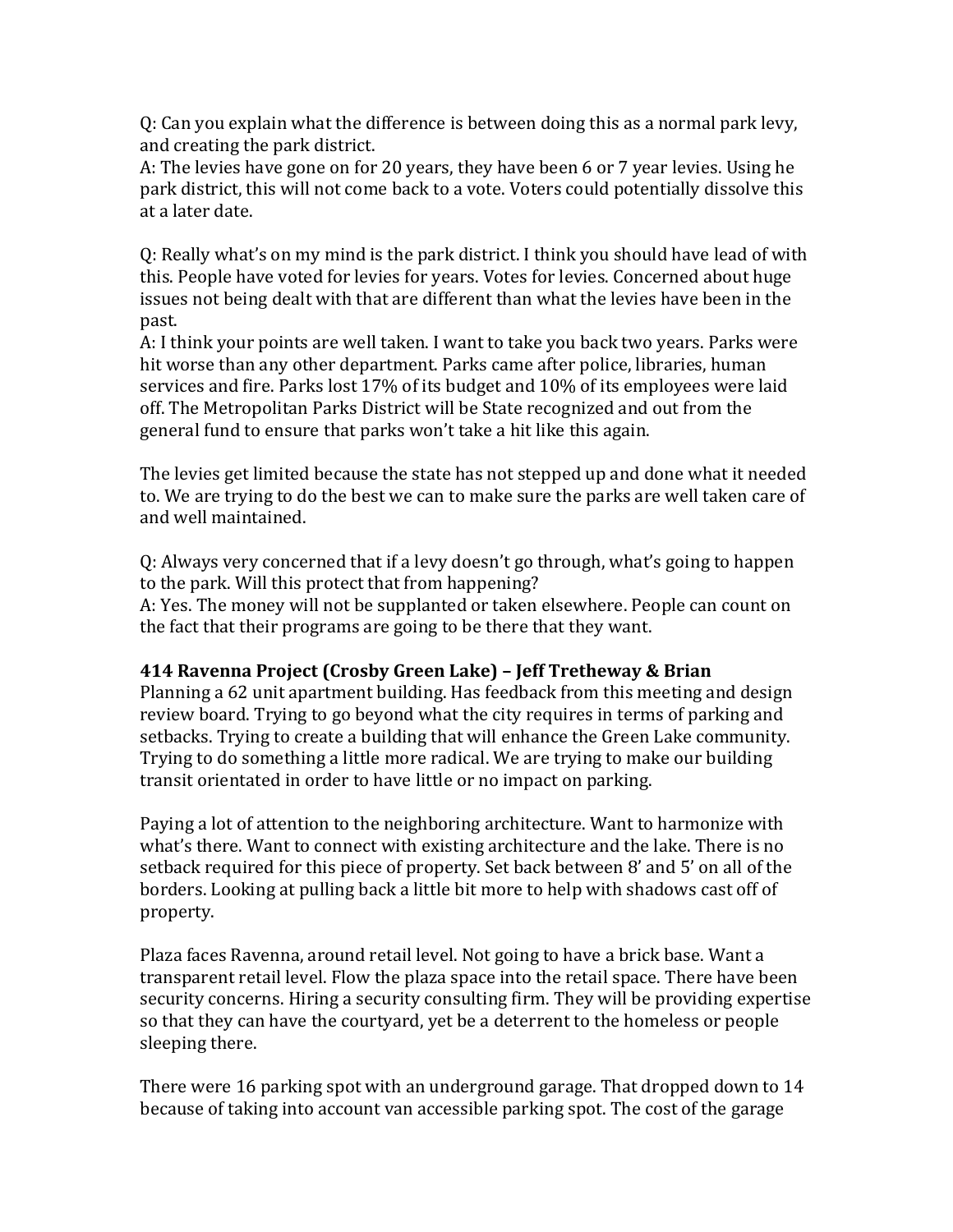was about twice over budget. There were several factors that contributed to cost overruns. Can reduce it down to 10 parking stalls and be back within budget. Now that means they have to figure out what to do for the community to make parking better.

They want to be cutting edge – transit oriented – for residents that don't have cars. Working with Gregg's Cycle, Vespa Seattle… so that residents can get discounts. Working with King Count on subsidized bus passes. Have someone in the building to help with transit options. Secure bike racks – 30 for now, up to 60 or more. Investigating Seattle Bike Share program. Unfortunately, the program does not include Green Lake, and no future plans.

Looking at providing 5-10 electric smart cars and using a model like Zip Car or Car 2 Go. Can lease or buy electric smart cars available only for tenants. Also looking at incentive for tenants coming in if they agree they don't own a car or bring it into the neighborhood. If they have a car, they would take the funds and donate it to the community.

Not trying to make it easy for tenants to have cars. Potentially saving some parking for retail.

300-400sf efficiency apartments. Subject to change, but roughly \$1100-1300/mo. Fully self contained (kitchen, bath, washer, dryer…)

#### **Green Lake Chamber of Commerce – Brad Cooper**

New website coming online in a few days. Plans to have a blog feature. The chamber as looked towards the Fremont chamber as an example to model after. Wants to target visitors to the lake. Looking to setup a chamber signature event. Has been helping out at other events, but it looking to own an event.

Next meeting is June 2nd.

#### **Milk Carton Derby - Sherry Fadely from Seafair**

Saturday July 12th. Sponsored by PCC. Boat building demonstrations at both Green Lake stores. Standup paddle boarding races are also taking place. Chip Hanaur will be here for some announcing.

#### **Nominations Committee – Paul Kostek**

Calling for volunteers to serve on the nominations committee. Need two or three people to go out and solicit volunteers. Or, if you're interested in running, once the committee is setup people can contact them if they are interested in a board committee.